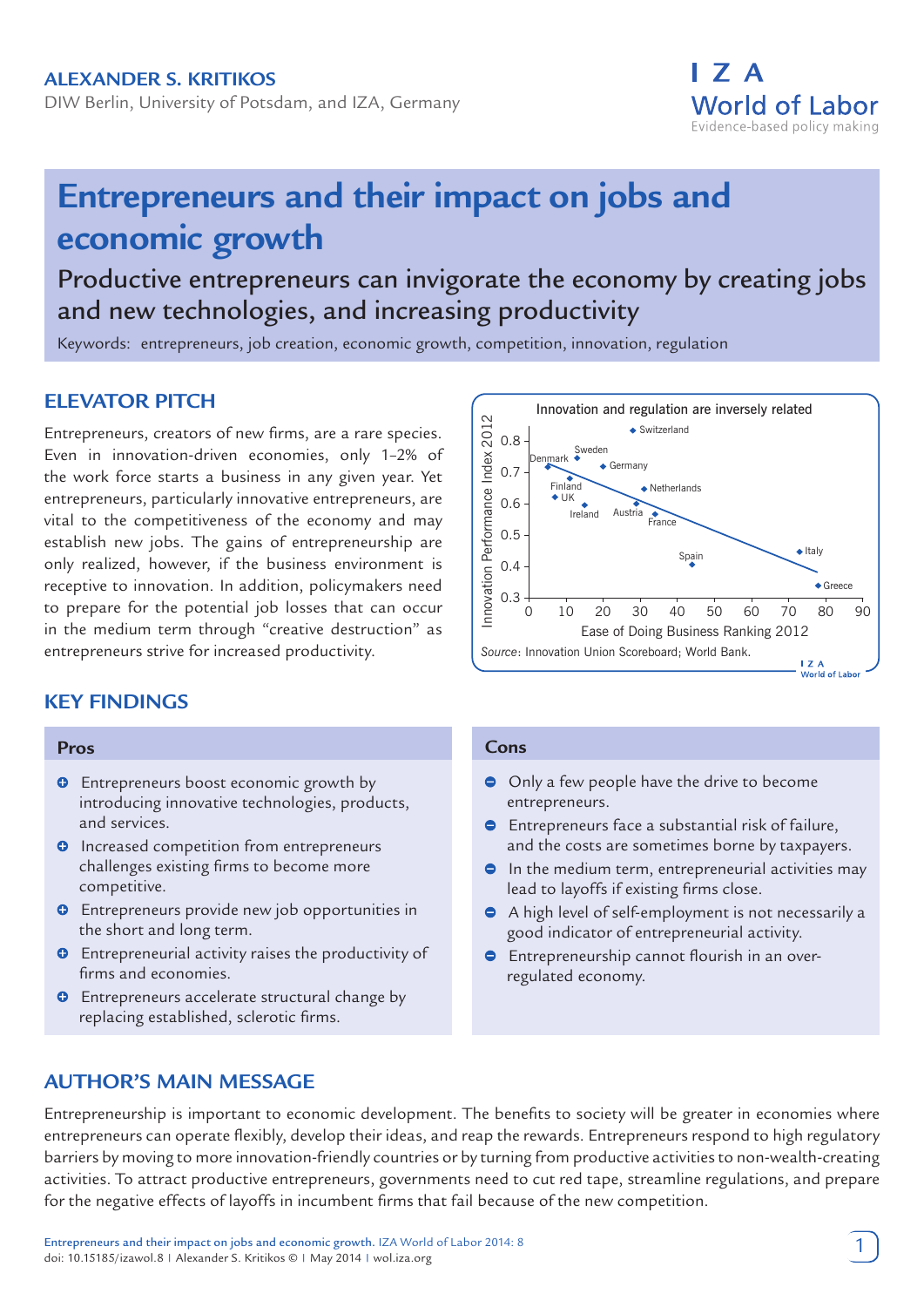## **MOTIVATION**

When an economy is doing well, there is less incentive to encourage new, entrepreneurial firms. When people and firms are making money, why take a risk on something new and untested? Entrepreneurs often challenge incumbent firms, and while this might seem undesirable, unchallenged, established firms tend to become complacent, content to take their profits without investing in research and development to improve their business. These stagnating firms are the first to suffer when imports arrive—withering rapidly, unable to respond to the competition. Thus, challenging incumbents to do better during good economic times is a benefit of entrepreneurship.

Entrepreneurs are equally, if not more, important when the economy is doing badly. When unemployment is high and the economy is contracting or stagnating, dynamic entrepreneurship could help turn the economy around. By developing novel products or increasing competition, new firms can boost demand, which could in turn create new job opportunities and reduce unemployment.

If entrepreneurs are consistently encouraged, in bad economic times as well as good, then all businesses are kept on their toes, motivated to work continuously to improve and adapt (see **Different types of entrepreneurs**). Entrepreneurs are the fresh blood that keeps economies healthy and flourishing even as some individual firms fail.

Capitalist economies are not alone in encouraging entrepreneurs. Managed economies, such as China's, are beginning to encourage and facilitate entrepreneurship. They have discovered that entrepreneurial activities, once viewed as a threat to the established system, are crucial for maintaining economic competitiveness and for achieving longterm success.

#### **Different types of entrepreneurs**

Research distinguishes between two types of entrepreneurs: "innovative entrepreneurs," who bring new products and processes to the market and introduce new services, marketing techniques, or business structures, and "replicative entrepreneurs," who enter existing markets with unique selling propositions. Another differentiation is between opportunity and necessity entrepreneurs, the first engaging in entrepreneurial activity to become more independent or increase their income, and the second doing so to maintain their income when there are no other options for work. All entrepreneurs contribute to the advantages and disadvantages discussed here to differing degrees.

Baumol, W., and Schilling, M. "Entrepreneurship." In: *The New Palgrave Dictionary of Economics*. Basingstoke: Palgrave Macmillan, 2008.

## **DISCUSSION OF PROS AND CONS**

#### **Entrepreneurs introduce innovations and induce economic growth**

Entrepreneurs often create new technologies, develop new products or process innovations, and open up new markets [1]. There are many examples of radical innovations introduced by entrepreneurs such as Pierre Omidyar (eBay), Larry Page and Sergey Brin (Google), Larry Ellison (Oracle), Dietmar Hopp and Hasso Plattner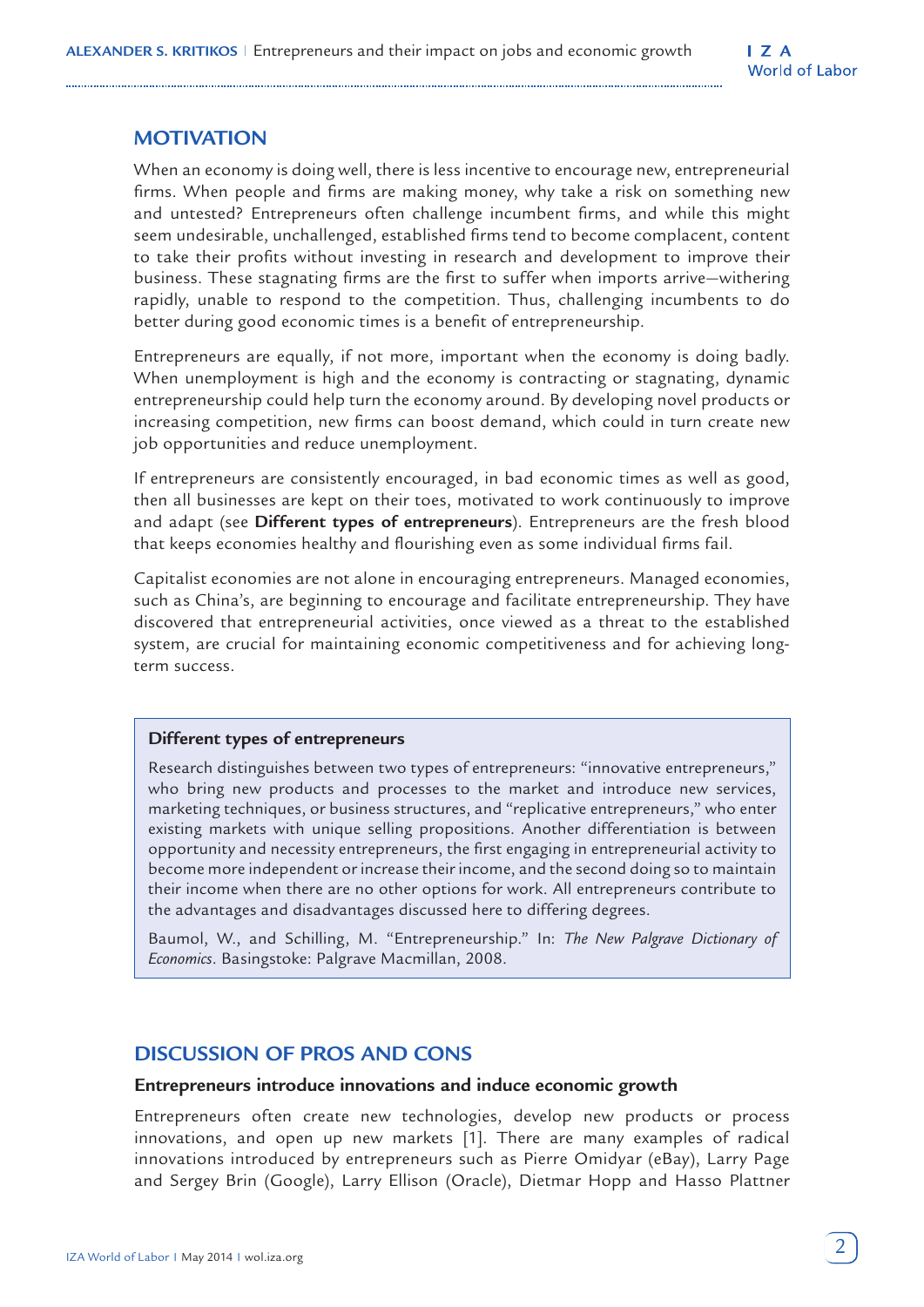(SAP), Bill Gates (Microsoft), Steve Jobs (Apple), and Stelios Haji-Ioannou (easyJet), to name just a few.

Radical innovations often lead to economic growth [2]. Entrepreneurs who bring innovations to the market offer a key value-generating contribution to economic progress. Compared with incumbent firms, new firms invest more in searching for new opportunities. Existing firms might be less likely to innovate because of organizational inertia, which numbs their responsiveness to market changes, or because new goods would compete with their established range of products. Incumbent firms often miss out, sometimes intentionally, on opportunities to adopt new ideas because of the fear of cannibalizing their own markets. For inventors and innovators (who sometimes come from established firms) setting up their own business often appears to be the only way to commercialize their ideas.

#### **Entrepreneurs increase competition**

By establishing new businesses, entrepreneurs intensify competition for existing businesses. Consumers benefit from the resulting lower prices and greater product variety. Researchers have developed a measure of market mobility, which identifies the effects of new business formation on existing firms [3]. A change in the ranking of established firms by number of employees indicates a transfer of market share and higher market mobility. This effect is particularly strong when considering entrepreneurial activity five years prior to the start-up, which points to a substantial time lag in the effect of start-ups on market mobility. Furthermore, new business formation has an indirect competition-enhancing effect by pushing established firms to improve their performance.

#### **Entrepreneurs have positive employment effects in the short and long term, and negative effects in the medium term**

Entrepreneurs stimulate employment growth by generating new jobs when they enter the market. Research has shown (after disentangling all the potential effects) that beyond this immediate effect there is a more complicated, S-shaped effect over time (figure 1) [4]. There is a direct employment effect from new businesses that arises from the new jobs being created. Following this initial phase, there is usually a stagnation phase or even a downturn as new businesses gain market share from existing firms that are unable to compete and as some new entrants fail. After this interim phase of potential failure and displacement of existing firms, the increased competitiveness of suppliers leads to positive gains in employment once again. About ten years after startup, the impact of new business formation on employment has finally faded away. This type of wave pattern has been found for the US and for a number of European countries, as well as for a sample of 23 Organisation for Economic Co-operation and Development (OECD) countries [5].

#### **New businesses boost productivity**

Competition between new and existing firms ideally leads to survival of the fittest. Even though overall employment may decline, new firms can foster productivity [6]. The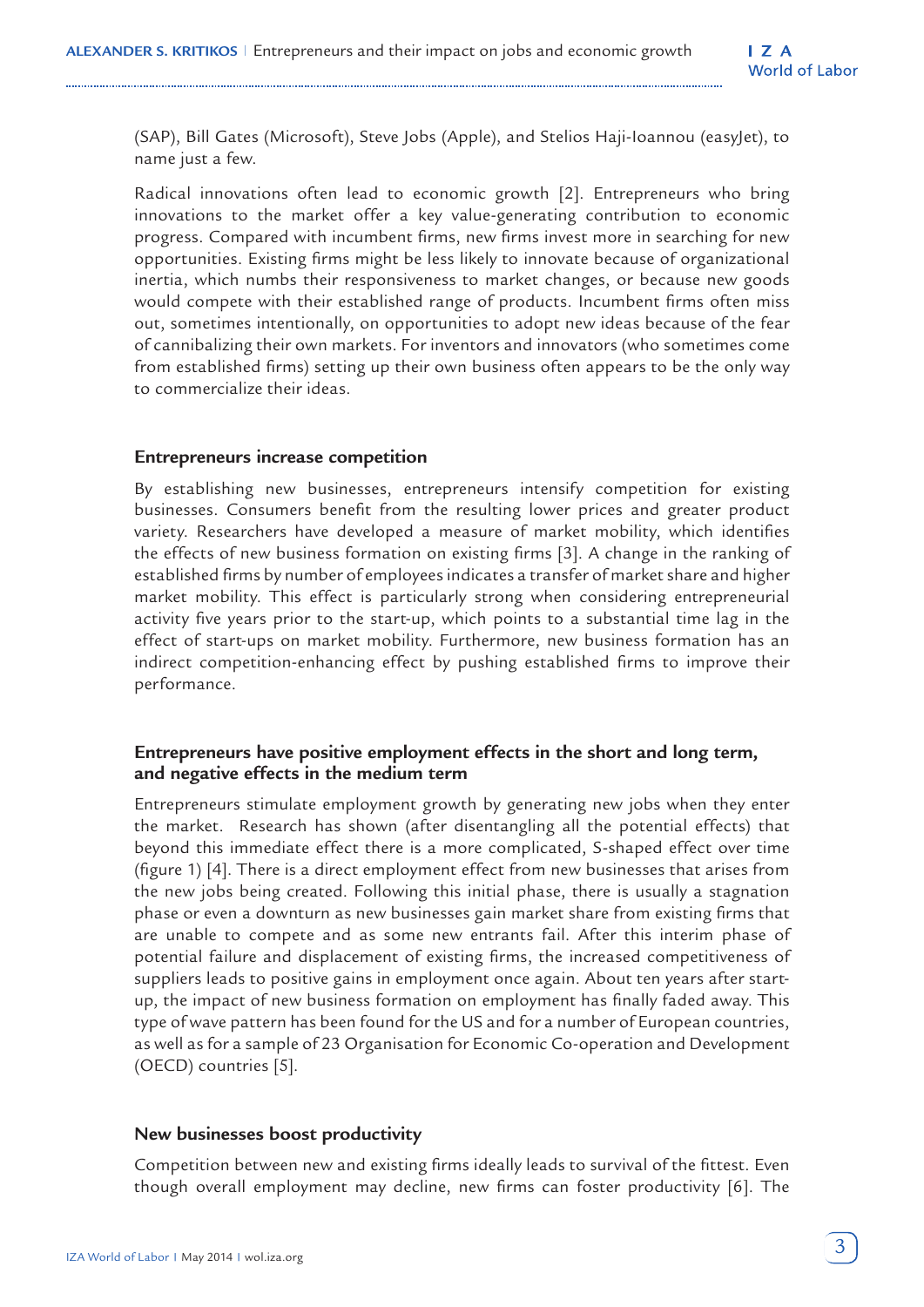

productivity-enhancing effect of business formation occurs in the medium term, when the employment effect is dominated by the displacement of existing firms (area II of the "wave" shown in figure 1). This happens for two reasons. First, new firms increase competition in the market and thus diminish the market power of incumbent firms, forcing them to become more efficient or go out of business. Second, only firms with a competitive advantage or firms that are more efficient than incumbents will enter the market. The subsequent selection process forces less efficient firms (both entrants and incumbents) to drop out of the market.

Entrances, exits, and "turbulence" (the sum of entries and exits of firms in a given year) have been shown to have a positive overall effect on productivity, as measured by various indicators of productivity in several European countries. These effects were found for a sample of 23 OECD countries [6], and in single country studies for Germany, the Netherlands, and Sweden.

In the initial years following entry, the productivity effect can sometimes be negative, probably a result of adjustments to routines and strategies in response to the new entrants. The overall positive relationship is particularly strong for entrepreneurs with high-growth ambitions and a high degree of innovation; the effect on productivity is weaker for entrepreneurs with low-growth ambitions. This pattern indicates that entrepreneurs generally increase the productive use of scarce resources in an economy, with the strongest impact coming from innovative entrepreneurs.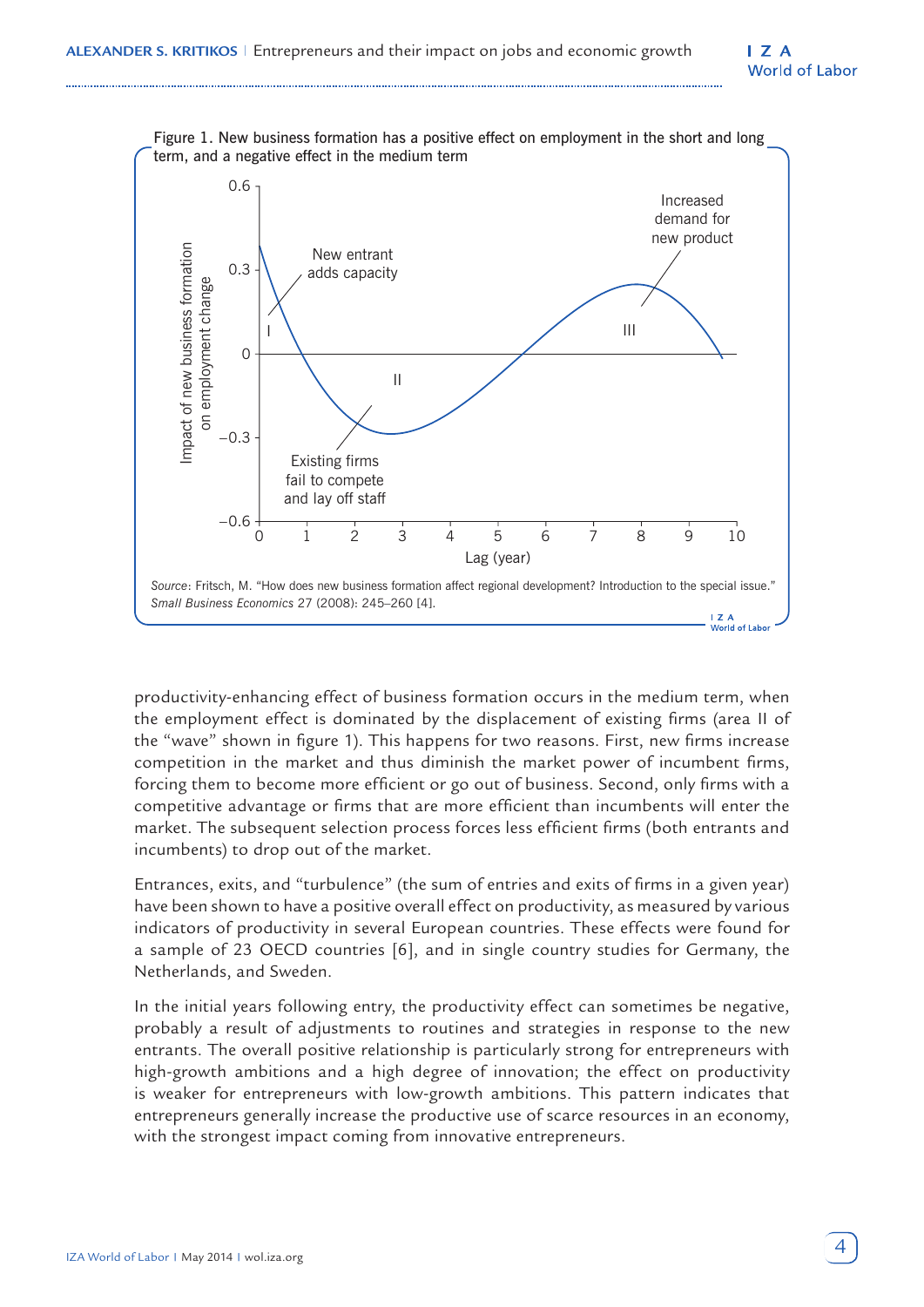#### **Entrepreneurship encourages structural change**

Existing firms often struggle to adjust to new market conditions and permanent changes, getting locked into their old positions. They fail to make the necessary internal adjustments and lack the ability for "creative destruction," famously described by Schumpeter in 1934 [7]. The entry of new businesses and the exit of worn-out firms can help to free firms from a locked-in position. Moreover, entrepreneurs may create entirely new markets and industries that become the engines of future growth processes.

#### **Only a few people have the drive to become entrepreneurs**

Entrepreneurs share certain traits, such as creativity and a high tolerance for the uncertainty that comes with developing new products. Four personality characteristics are particularly important for becoming an entrepreneur: willingness to bear risks, openness to experience, belief in their ability to control their own future (internal locus of control), and extraversion [8]. Entrepreneurs are significantly more likely to have these traits for the following reasons:

- The success of each investment, particularly in innovative activities, is unpredictable. Every entrepreneurial decision is risky, and success is never assured. In contrast to ordinary managers, entrepreneurs often put their own funds on the line and risk losing money if the investment fails. They have to be willing to bear risks.
- People who are open to experience—who seek new experiences and are eager to explore novel ideas—are creative, innovative, and curious. These attributes are vital for starting a new venture.
- Locus of control measures generalized expectations about internal and external control. People with an external locus of control believe that their future is determined randomly or by the external environment, not by their own actions. People with an internal locus of control believe that they shape their future outcomes through their own actions. Entrepreneurs need to have an internal locus of control to propel them.
- People who are assertive, ambitious, energetic, and seek leadership roles (in the so-called "Big Five" approach this trait is called extraversion), tend to be sociable as well, enabling them to develop social networks more easily and to forge stronger partnerships with clients and suppliers. All of these traits—being assertive, seeking leadership, and developing networks—are important if an individual aims to become an entrepreneur.

While these personality traits affect a person's decision to become an entrepreneur, different traits or parameter values of these traits affect the success of entrepreneurship and the decision to abandon or persevere in the new endeavor. Empirical research reveals that the most important personality characteristics influencing entrepreneurial success are lower levels of agreeableness, higher levels of need for achievement, higher levels of (internal) locus of control, and medium levels of risk acceptance:

• Agreeableness refers to having a forgiving and trusting nature and being altruistic and flexible. Lower scores on agreeableness might help entrepreneurs survive by enabling them to bargain more for their own interest with their partners.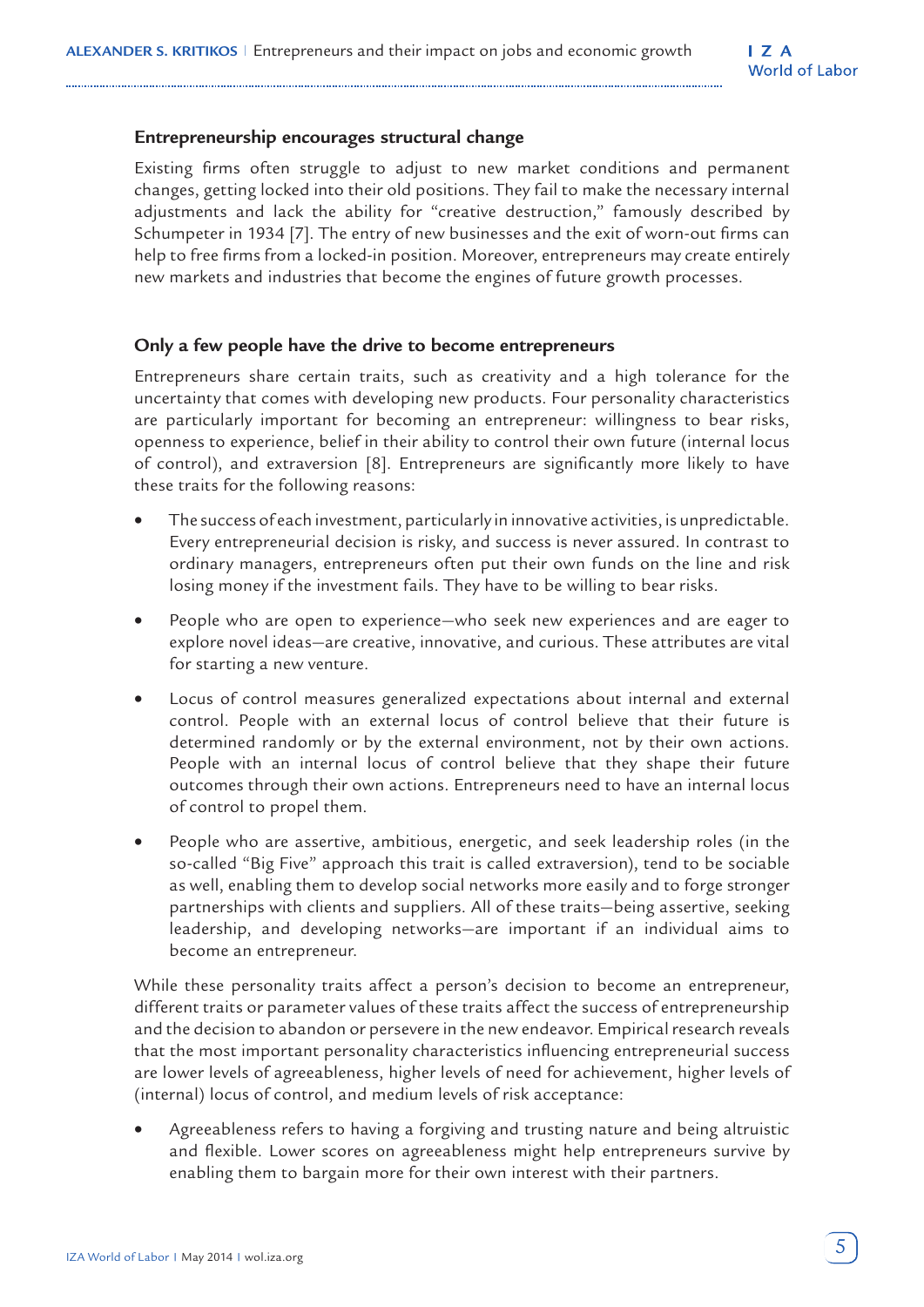- For entrepreneurs, a need for achievement is expressed in the search for new and better solutions and the ability to deliver these solutions through their own performance.
- The same holds for having higher levels of internal locus of control. Believing that one shapes one's own future through one's own actions is a very useful trait for entrepreneurial success.
- Entrepreneurs with a medium range of risk tolerance have the lowest exit probabilities. The relationship between risk tolerance and the probability of entrepreneurial success is not linear but an inverse U-shape [8]. Too low a risk tolerance leads to low-risk projects with low expected returns, which makes entrepreneurship an unattractive option to dependent employment, and excessive risk tolerance leads to projects that are very high risk with high failure rates.

#### **A substantial risk of failure accompanies entrepreneurship**

Failure rates are high within the first five years of starting a business, typically around 40–50%, with the highest failure rate in the first year (see Figure 2). Recent studies in Germany and in the UK have shown higher survival rates for new ventures in innovative industries [9].

There are several reasons why new businesses fail and close (see **Failure versus closure**). Not everyone who tries to start a business has the right character traits to become a successful entrepreneur. Other impediments to success are restricted access to capital, lack of customers, and discouraging regulatory hurdles, including unfriendly entry regulations and difficult and time-consuming requirements for registering property and obtaining or extending licenses or permits.

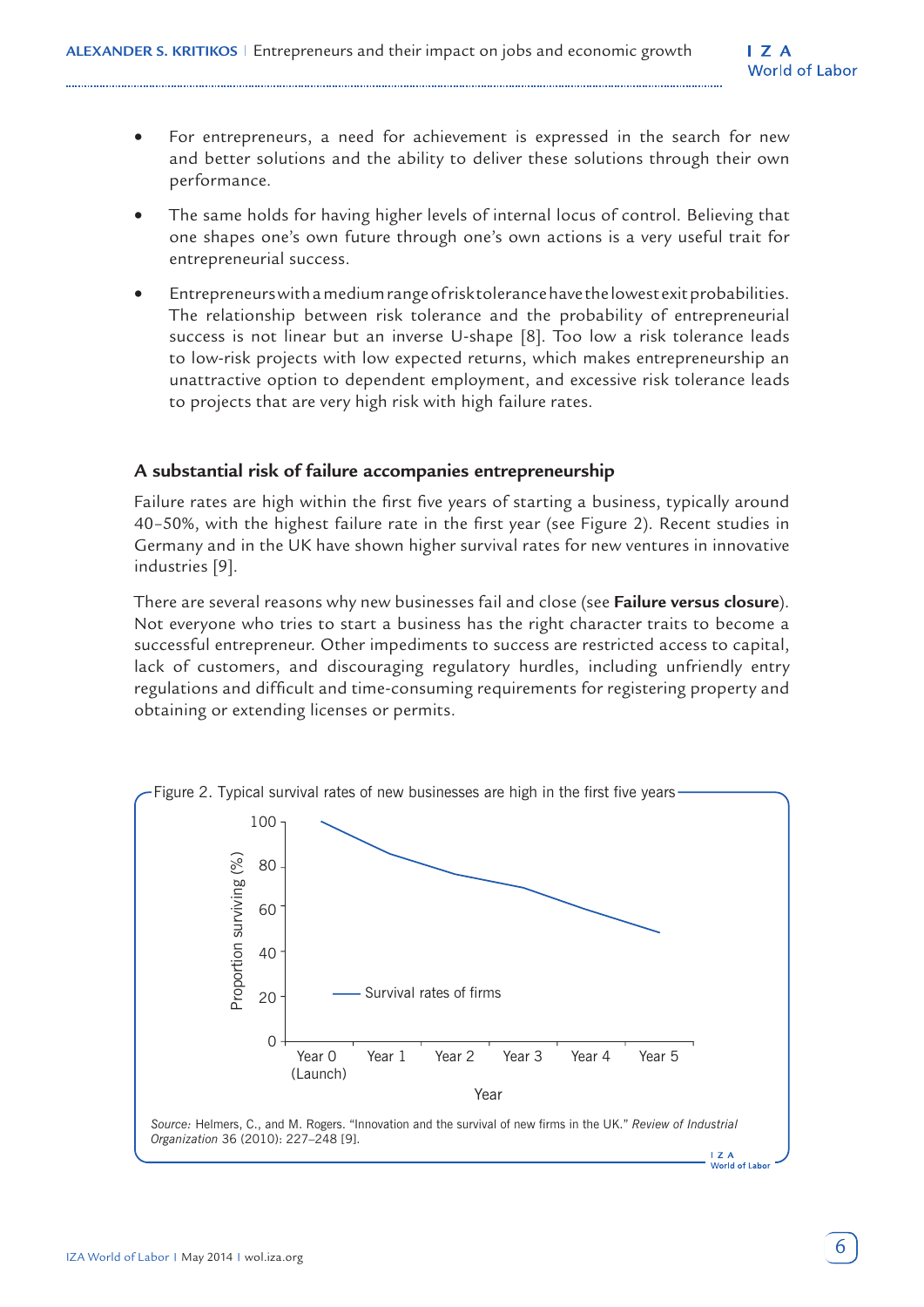#### **Failure versus closure**

Only a little more than half of new firms survive the first five years of operation. However, closure is not necessarily an indicator of an unsuccessful business outcome. A substantial number of businesses that close in the first five years are successful. These businesses close not because they have failed but because of successful execution of a planned exit strategy, a desire to close without incurring excess debt, the sale of a viable business, or retirement of the owners, among other reasons.

The costs of failure extend beyond the entrepreneur. When a business fails or closes, employees lose their jobs and might have to turn to social security, generating additional burdens for society. There is often no safety net to absorb these losses except for the social welfare system. If a business fails and cannot pay its debts, lenders lose out as well. Finally, a high failure rate for new businesses can have a discouraging effect on potential future entrepreneurs.

## **The level of self-employment is not necessarily an indicator of entrepreneurial activity**

Self-employment is not synonymous with entrepreneurship. The level of entrepreneurial activity offers information about the dynamics of an economy, while the level of selfemployment is not necessarily correlated with economic development. In fact, most economies with high levels of self-employment are less developed. Less developed economies have fewer large firms (which deliver economies of scale and scope) and a greater number of small firms and self-employed individuals (delivering fewer economies of scale and scope). Thus, a high level of self-employment does not necessarily correspond with a high level of entrepreneurial activity.

## **High regulatory burdens and unsecured intellectual property rights are detrimental to innovative entrepreneurship**

Regulatory obstacles to setting up a business, such as the need to buy permits or licenses and other entry barriers, may discourage entrepreneurship. Overregulation of commerce prevents entrepreneurship from flourishing because it increases the costs of starting a business and decreases flexibility and the ability to react quickly to opportunities as they arise, thus reducing experimentation. Similarly, frequently changing, complex, unclear, or opaque regulations make it difficult to understand the legal environment for entrepreneurial activity.

Sometimes, overregulation can even make entrepreneurship impossible by restricting or prohibiting entry into certain sectors of the economy through strict control of licenses. Permits and licenses can act as noncompetition agreements. Overregulated markets can turn potentially productive entrepreneurs toward unproductive non-wealth-creating activity. And because there are many potential markets for high-tech innovations all over the world, innovative businesses deterred by overregulation in one market can go elsewhere.

A high level of corruption can be a side effect of overregulation, with direct negative impacts on innovative activities [10]. Success in entrepreneurship and innovation which are about new products or services—is uncertain. Thus if intellectual property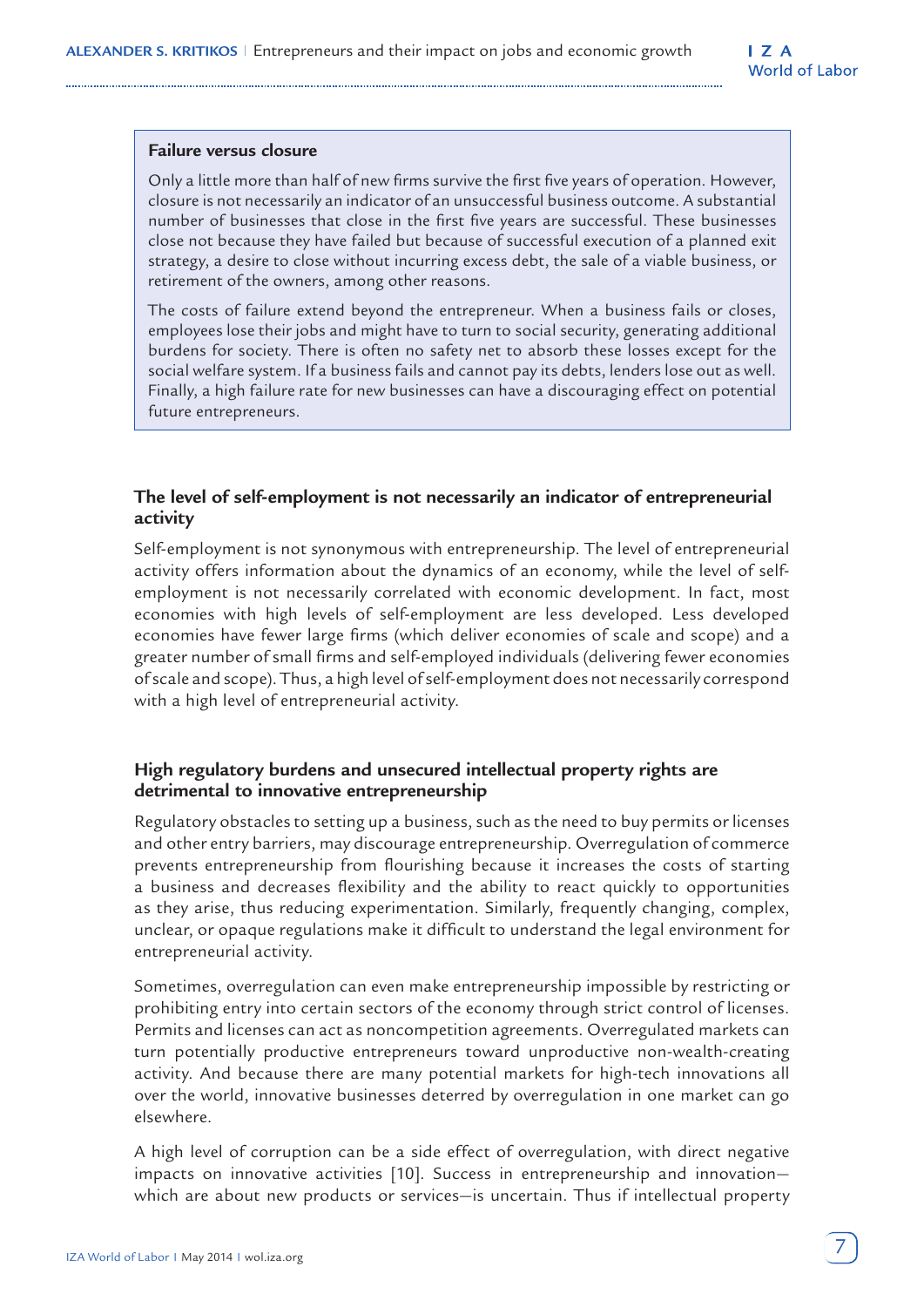rights are not adequately enforced, this adds to the uncertainty, which can build up to prohibitively high levels that discourage any potential innovators. Corruption may make entrepreneurs unwilling to trust the institutions that are necessary to protect intellectual property rights.

## **LIMITATIONS AND GAPS**

Not enough is known about the differences in innovation between entrepreneurs and large (often multinational) firms. While entrepreneurs are hailed as the source of radical innovations, it may well be that large firms, which can make huge investments in research and development, are the real innovators. Both parties undoubtedly contribute to innovation, but whether they complement each other is still unknown.

Further empirical analysis is also needed of the relationship between entrepreneurial firms and economic growth rates. But while some truly innovative entrepreneurs create fastgrowing businesses (so-called "gazelles") that have an important impact on economic growth, whether replicative entrepreneurs (see **Different types of entrepreneurs**) have a measurable effect on economic growth seems less likely. Only further study can answer this question.

There is also inadequate understanding of the kind of economic environment that influences innovative entrepreneurs not only to start their businesses, but also to expand them. This is an important issue since the quality of start-ups— their persistence, growth rate, and innovation— influences their effect on the economy.

And we do not know enough about failure rates. About half of all businesses close in their first five years. Yet recent research finds that survival rates could be higher. It is not yet clear whether innovative entrepreneurs survive more often than noninnovative entrepreneurs. Research preceding that reported here found the opposite to be the case. It is also not clear whether the relationship between failure/closure and years of survival is linear. Some empirical analyses find a linear relationship, while others find a higher failure/closure rate in the first year.

## **SUMMARY AND POLICY ADVICE**

Entrepreneurship is considered crucial to a dynamic economy. Entrepreneurs create employment opportunities not only for themselves but for others as well. Entrepreneurial activities may influence a country's economic performance by bringing new products, methods, and production processes to the market and by boosting productivity and competition more broadly.

Realizing these advantages requires institutions that contribute to an environment that is friendly to entrepreneurs. In particular, it is important to protect intellectual and other property rights, streamline and enforce commercial laws, improve the business climate, reduce regulatory burdens, and create a culture of second chances for entrepreneurs who fail. More specifically, the following policy measures should be considered:

• Government policies and legislation on property rights are important in shaping a country's innovativeness. Protecting material property rights ensures that any wealth creation stays with the entrepreneur, while protecting intellectual property rights fosters entrepreneurship and innovation.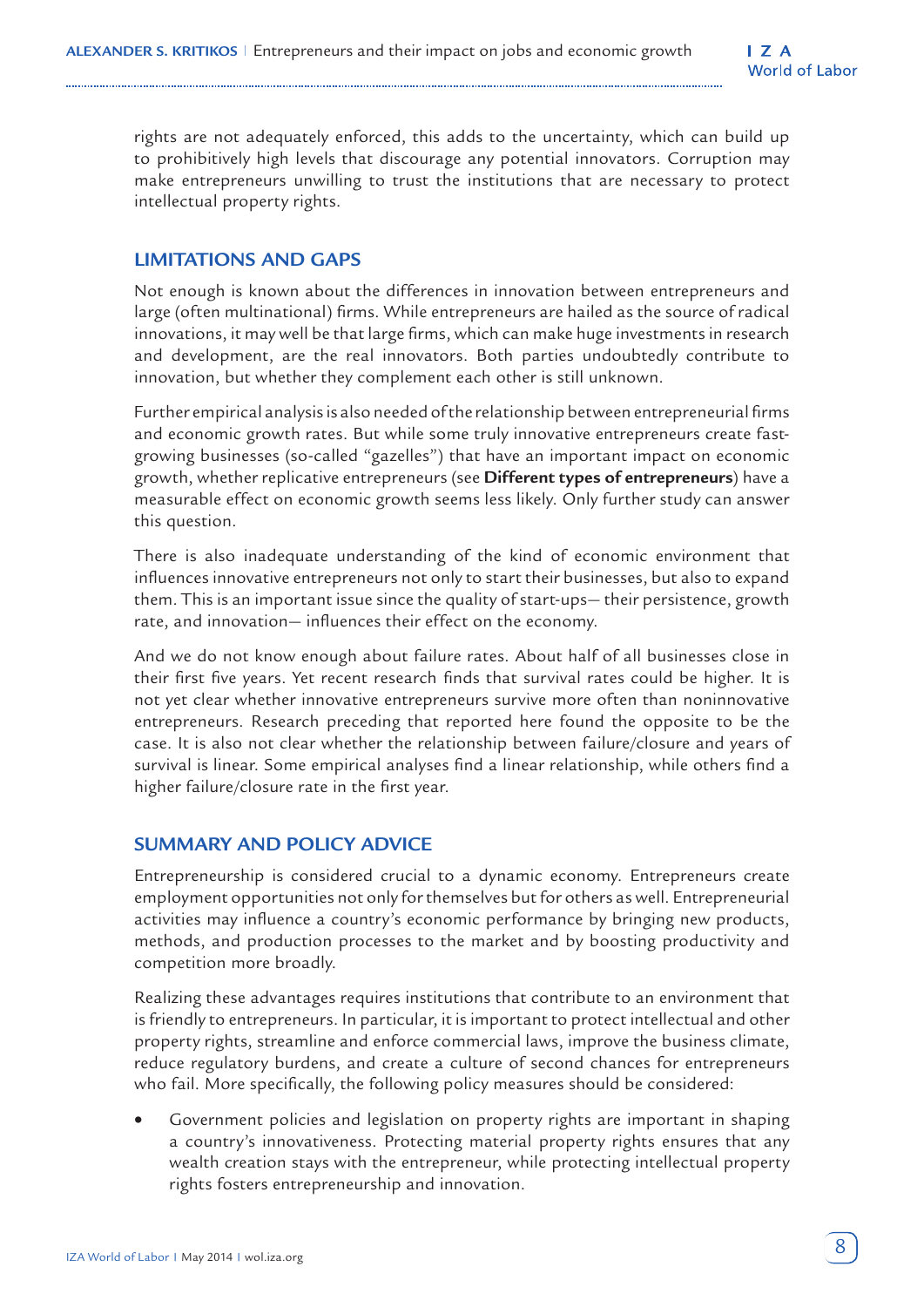- Bureaucratic obstacles constrain innovation-driven activities in many economies. Entrepreneurial opportunities will be greater in deregulated economies with freely operating markets and efficient licensing, because entrepreneurs can operate flexibly and their entrepreneurial activities can respond to changes in the market. It is also important that laws and regulations be enforced fairly and evenly.
- Administrative burdens for start-ups need to be low, including the time needed to register a business, the number of bureaucratic steps, and the number of regulations, fees, and reporting requirements. As a benchmark, leading businessfriendly countries enable companies to register for business within one day, without the need for regular renewal. This can be achieved by setting up a state-of-the-art online e-administration for all standard businesses.
- Conflicting legislation creates uncertainty, and uncertainty discourages business activity. Codification means bringing all amendments to a given law, adopted at different times, into a single legal code. Swift and comprehensive codification of the legislation eliminates contradictions. It should also include reducing and unifying administrative procedures relating to a particular activity.
- In many countries, a single failed business effort brands a person for life as a loser. The opposite experience in the US, where entrepreneurs are more readily given a second chance, even following a bankruptcy, makes clear that destigmatizing failure is crucial to the development of a rich entrepreneurial culture. Creating such a culture also reduces the fear of failure, which is still the most important impediment to entrepreneurship.
- The negative effects of layoffs in firms that are unable to compete can be eased by improving search options for new jobs and by supporting vocational training for workers who lost their jobs.
- Start-up subsidies should be considered to foster entrepreneurial activities. These can reduce the risk of early business failure.

If regulatory burdens are reduced and corruption is eliminated, countries will encourage and retain their own entrepreneurs and even attract innovators from other countries. Thus, policy can influence the volume of entrepreneurial activity most effectively by adjusting the regulatory environment in favor of entrepreneurship.

## **Acknowledgments**

The author thanks an anonymous referee and the IZA World of Labor editors for many helpful suggestions on earlier drafts.

## **Competing interests**

The IZA World of Labor project is committed to the *IZA Guiding Principles of Research Integrity*. The author declares to have observed these principles.

© Alexander Kritikos